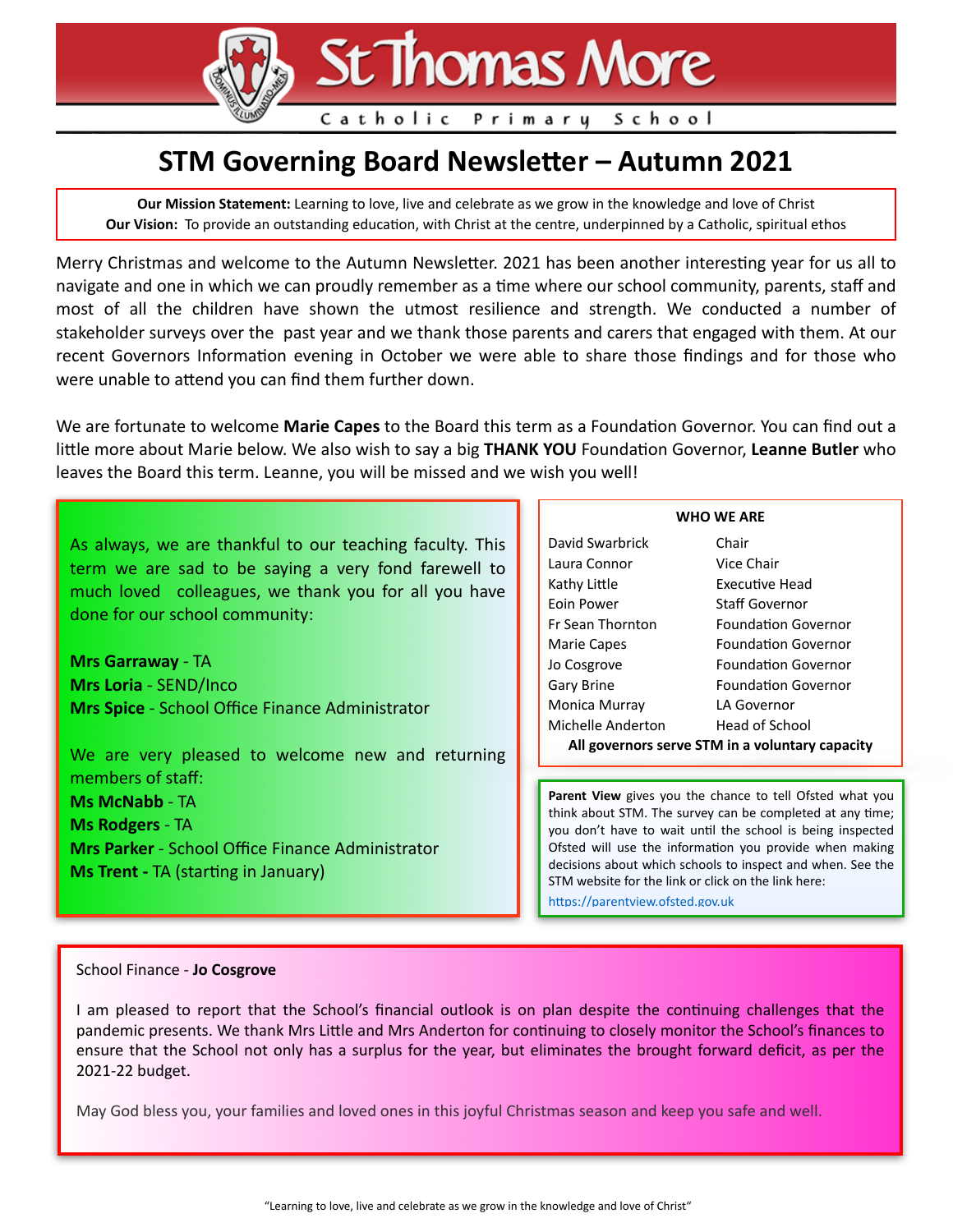### A note from our Chair of Governors **David Swarbrick**

At the start of this term in September the school, in common with everyone else in the country were looking at a situation that was difficult but manageable and looking forward to an improvement during the term. Unfortunately this proved not to be quite the case and as the term progressed the situation gradually worsened with the number of Covid cases increasing, local outbreaks occurring, new Covid variants appearing and restrictions (such as visitor access and mask wearing requirements) increasingly imposed by the local education authority. As Governors we saw the impact of these restrictions; in September we were able to hold our first meeting in person, in October we held a briefing for parents at which we were able to report that finances at the school were improving and that the school roll was gradually increasing (if you want to read more detail of the presentation it is available on the school website), but by November we were once again meeting remotely.

Against this background staff at the school have worked very hard to try and maintain a 'sense of normality' allowing the children to resume their education and helping to close the gaps that have occurred inevitably during 'lockdown' year. We are very grateful to them for their efforts and I am sure they are looking forward to a well-earned rest during the Christmas holiday.. To try and maintain this sense of normality the staff as usual developed a programme of Christmas events that the children always enjoy and is such an important part of their education. Unlike some other schools the staff decided to attempt to make these events accessible to parents but the Covid requirements meant that compromises had to be made and numbers allowed at the events had to be somewhat limited and restricted. These limitations and compromises will have disappointed some. However, I feel that we should thank and congratulate The Executive Head teacher, the Head of School and all the staff for their strenuous efforts, in very difficult circumstances, to allow the children as well as many of their parents to enjoy those productions that have become such an integral part of Christmas, a pleasure denied to us all only a year ago.

So, let us all hope and pray that next year the longed-for normality that we have all looked forward to throughout this year will finally return and that we will be able to enjoy a festive season without any restrictions. Until then I wish everyone involved with the school; children, staff, parents and carers and Governors a happy and peaceful Christmas and a happy (and hopefully less restrictive) New Year.



St Thomas More

# **Parent Survey May 2021**

## 56 responses

My child is happy at the school My child feels safe at the school My child is well looked after at the school My child makes good progress at the school My child is well-taught at the school The school ensures pupils are well-behaved The school deals effectively with bullying Child receives age-appropriate homework Recommend this school to another parent Remote learning was excellent/good Child well supported during closures Valuable information on my child's progress The school responds well to my concerns The School is well-led and managed

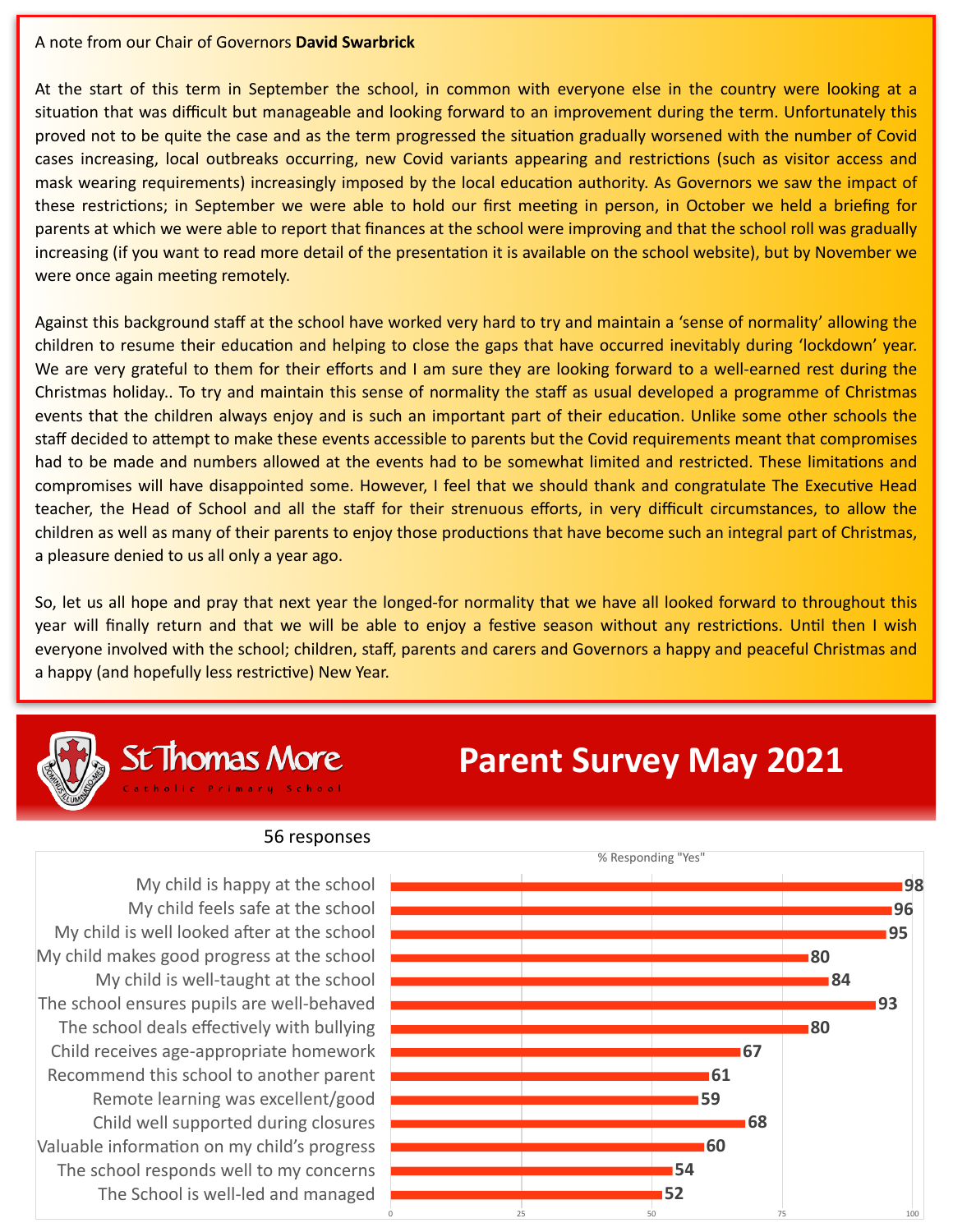## **Introduction from Marie Capes**

I have been a parishioner of Sacred Heart Church for over 20 years and a member of the Parish Finance Committee there. Originally from Workington in Cumbria, I grew up in a close Catholic family. I was educated in catholic schools from very early years until "A" level. A loving family life and a very good Catholic education helped my personal faith journey and created a strong foundation for my devotion to the Catholic faith.

I moved South to study at the LSE and then to train and work as a chartered accountant. Following qualification as an accountant, I worked in the media industry, including over 30 years at WPP plc, where I was the Director of Finance & Administration in the London Headquarters and the plc's Company Secretary. In 2020, I moved to a part time role enabling me to develop other interests and expertise.

As a Foundation Governor, I look forward to working with the other Governors, the Senior Leadership team and the staff to continue the excellent ethos that St Thomas More School is known for. I hope that my life experience and knowledge can be a benefit to all the school community that is there to ensure our children enjoy their education "Learning to love, live and celebrate as we grow in the knowledge and love of Christ".

### **St Thomas More School Association - Gary Brine**

As we all know, Christmas is a very busy time of year for all of us so let us spare a thought and say a massive thank you to the wonderful PTA team. In addition to preparing their own Christmases, the STMSA have been super busy organising a series of events this Christmas. This has included the always very successful wreath making evening (raising over £800 despite being virtual!), Christmas cards designed by the children (raised £420) and a combination of virtual and in school Christmas fair events including a raffle, silent auction, lucky jars, secret gift rooms and more! So far the Christmas fair events have raised over £1,700!! Members of the STMSA and a few of the Governors also helped out with the ever popular Berkhamsted Rotary Club Santa's Sleigh event, for which the STMSA will receive a share of all donations. We are pleased to report that the team received some generous donations from some existing and previous members of the governing board…..

It is not just Christmas of course, at the beginning of term the STMSA organised an outdoor welcome tea and uniform sale, raising funds for both the school and Macmillan cancer, as well as organising a clean-up day which really smartened up the entrance area to the school. Ongoing fundraising includes the Supermarket vouchers scheme and 100 Club which is available to the whole school community for anyone who wishes to join.

Thanks again and Happy Christmas to the STMSA team! The Governors and the whole of the STM community really appreciate everything you do for the school and our children!